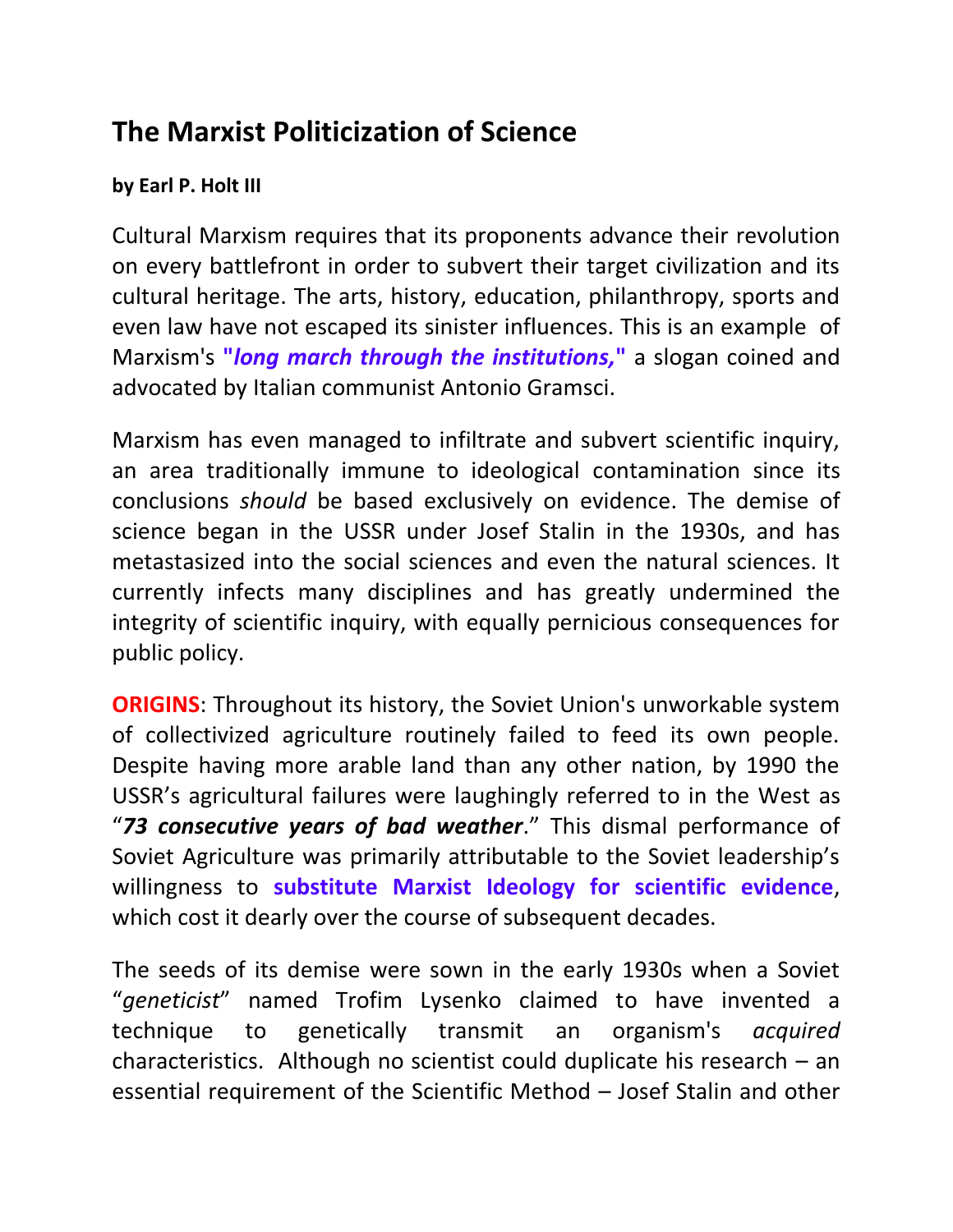members of the *Supreme Soviet* were greatly impressed, and took official notice of Lysenko.

The notion that the genetic makeup (or "*genotype*") of an organism could be altered by environmental forces -- and then transformed into an entirely new and different organism -- is a concept that has been rejected by modern science ever since the pioneering research of Gregor Mendel in the mid-19th Century.

**To the Soviet Leadership, however, Lysenko's claims were an ideal "***fit***" for their Marxist Ideology. That is, if mankind were completely malleable and exclusively a product of our environment, socialists of the world needed only to arrange a "***proper***" environment for us in order to mold their subjects into a "***New Soviet Man***." The environment they were to cultivate was one defined by Marxist Theory.** 

Thus, Josef Stalin appointed Lysenko to direct the powerful and influential *Soviet Institute of Genetics*. In doing so, Stalin replaced a dedicated scientist named Nikolai Vavilov, who had devoted his entire professional life to the task of increasing agricultural production to feed his nation. Sadly, like millions of others before and after him, Vavilov was sentenced to death and died in prison.

Soon, Soviet agriculture began to lag ever further behind the rest of the civilized world, with little or no innovation in the realm of hybridization or any other area of genetic research. Lysenko's pseudo-science – combined with the added disasters of the Soviet Union's collectivization schemes -- made it inevitable that its agricultural output would be deficient. By the 1970s, this forced Soviet leaders to come begging to Washington on a regular basis for trillions of dollars in handouts.

**CLIMATE CHANGE:** The objective of climate *"alarmists"* is not to alert the world to changes in the Earth's average, ambient surface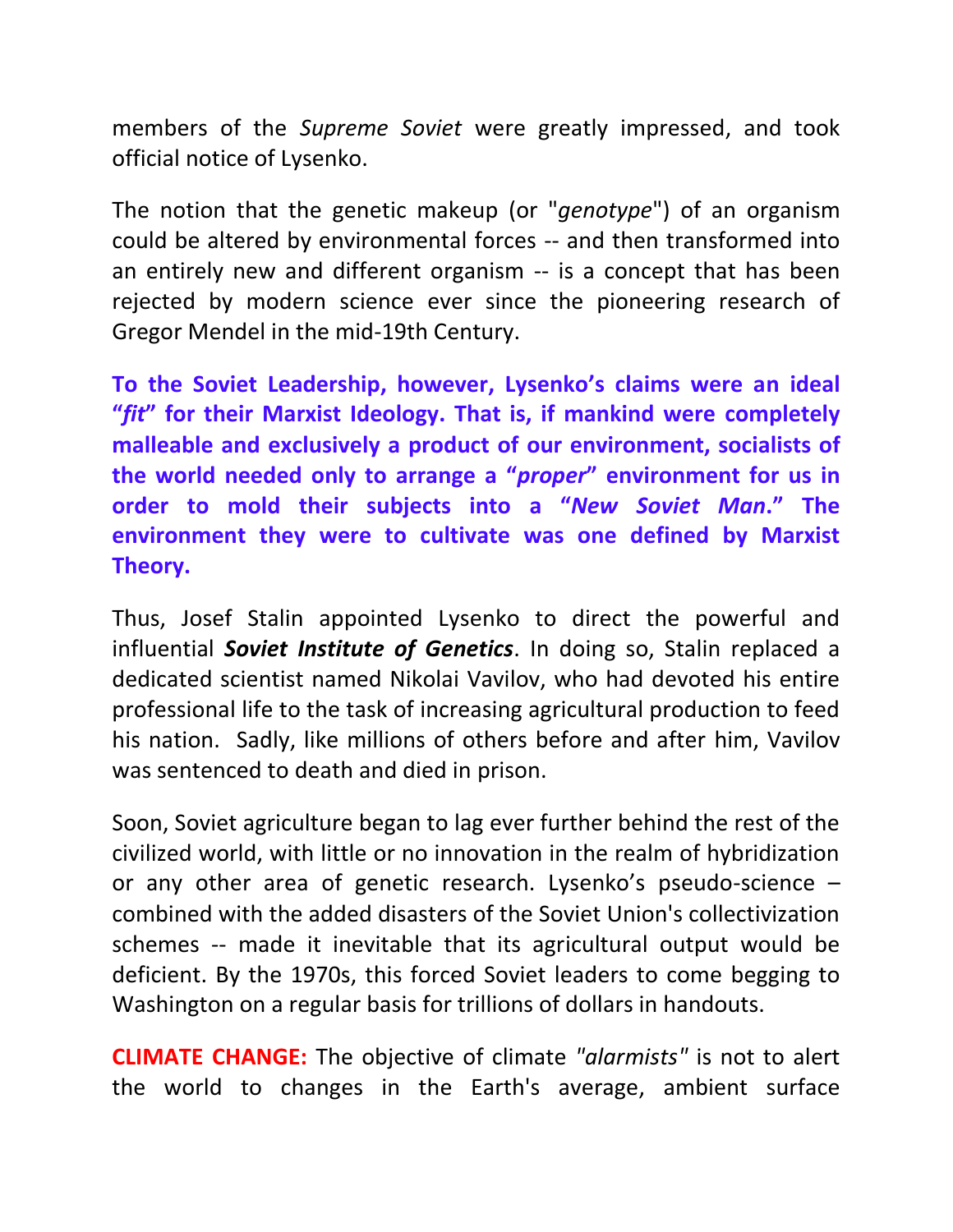temperature, their agenda is entirely political. Their origin as the "*Global Warming*" movement was inspired by a modest increase of 0.7 degrees Fahrenheit in the Earth's average surface temperature between 1970 and 1998. Since then, sincere efforts to correct the scientific record on "*climate change*" have been routinely obscured and reflexively attacked, despite clear evidence that "*climate alarmists*" intentionally falsify their data in pursuit of their political agenda.

**For a number of years, climate alarmists and their allies in the corrupt leftist media regularly claimed that each succeeding year was the warmest on record and that every extreme and destructive weather event was somehow the result of "***global warming***." The solution they have aggressively promoted is to transition away from fossil fuels and substitute "***soft***" and allegedly "***sustainable"* **energy sources that have a lower "***carbon footprint***."**

One tactic employed by "global warmers" has been to hype all-time **record high temperatures** whenever and wherever they have occurred, to create the impression that the Earth really is warming to dangerous levels. Yet, the highest temperature ever recorded on Earth was 136 degrees Fahrenheit in Libya in 1922, and the highest recorded temperature in the U.S. was 134 degrees Fahrenheit in Death Valley, California in 1913. **However, the consumption of fossil fuels in 1913 and 1922 were negligible compared to today**. Thus, on its face, carbon emissions can't reasonably be considered the cause of *global warming*.

Since that particular data is a matter of historical record (Cristopher Burt. *Extreme Weather.* W.W. Norton and Company, 2007,) the concerns of climate alarmists were forced to evolve from "*global warming*" to "*climate change*." Afterwards, extreme temperatures of any kind were routinely cited as evidence of this alleged *climate change*. Yet, the **record cold temperature** on Earth was minus-129 degrees Fahrenheit in Vostok, Antarctica in 1983, when carbon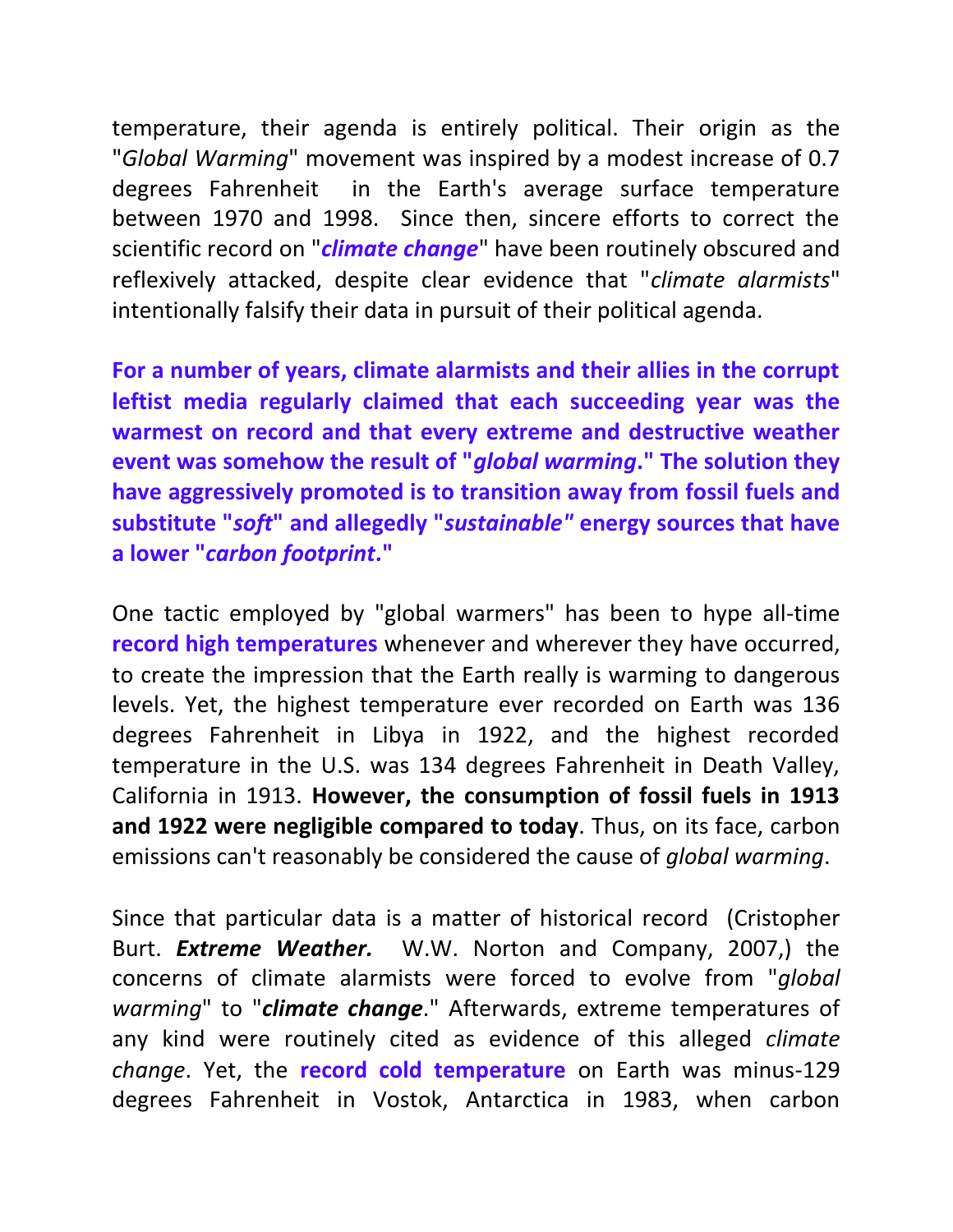emissions from fossil fuels dwarfed all prior years. Likewise, the coldest temperature ever recorded in the lower 48 U.S. states was in Embarrass, Minnesota in 1996, a year that climate alarmists associate with their alleged warming trend.

Moreover, the **most oppressive heat wave** ever recorded in the U.S. occurred in July of 1936, creating record high temperatures in half of all 48 American states at that time. Yet, fossil fuel emissions in 1936 were about four percent of today's fossil fuel emissions.

Conversely, America's **coldest year** ever recorded was 1899, when temperatures declined below zero degrees Fahrenheit in all 48 states: yet, fossil fuel emissions were significantly lower in 1899 than in 1936, a year associated with many record high temperatures. **Clearly, the left's preoccupation with carbon emissions from fossil fuels can't be the cause of their dubious "***climate change***," whether generating warmer or colder temperatures.**

Climate alarmists have engaged in a very unethical *cherry-picking* of record high and record low temperatures in isolated locales in order to "*illustrate*" the existence of either *global warming* or *climate change*. Their agenda is not scientific and its ultimate purpose is to impose harsh controls on the world's population and help transition to a socialist world government run by elites, commissars and technocrats. The rest of us will be required to bicycle back to the 19th Century.

**CAPITAL PUNISHMENT & DETERRENCE:** Another clear example of the triumph of ideology over empirical evidence surrounds the debate over the deterrent effect of **capital punishment**. In light of the accumulated evidence, the effectiveness of the general deterrent effects of capital punishment should be nearly beyond doubt, despite the relentless efforts of leftist politicians and the Jews' Media to hide this fact from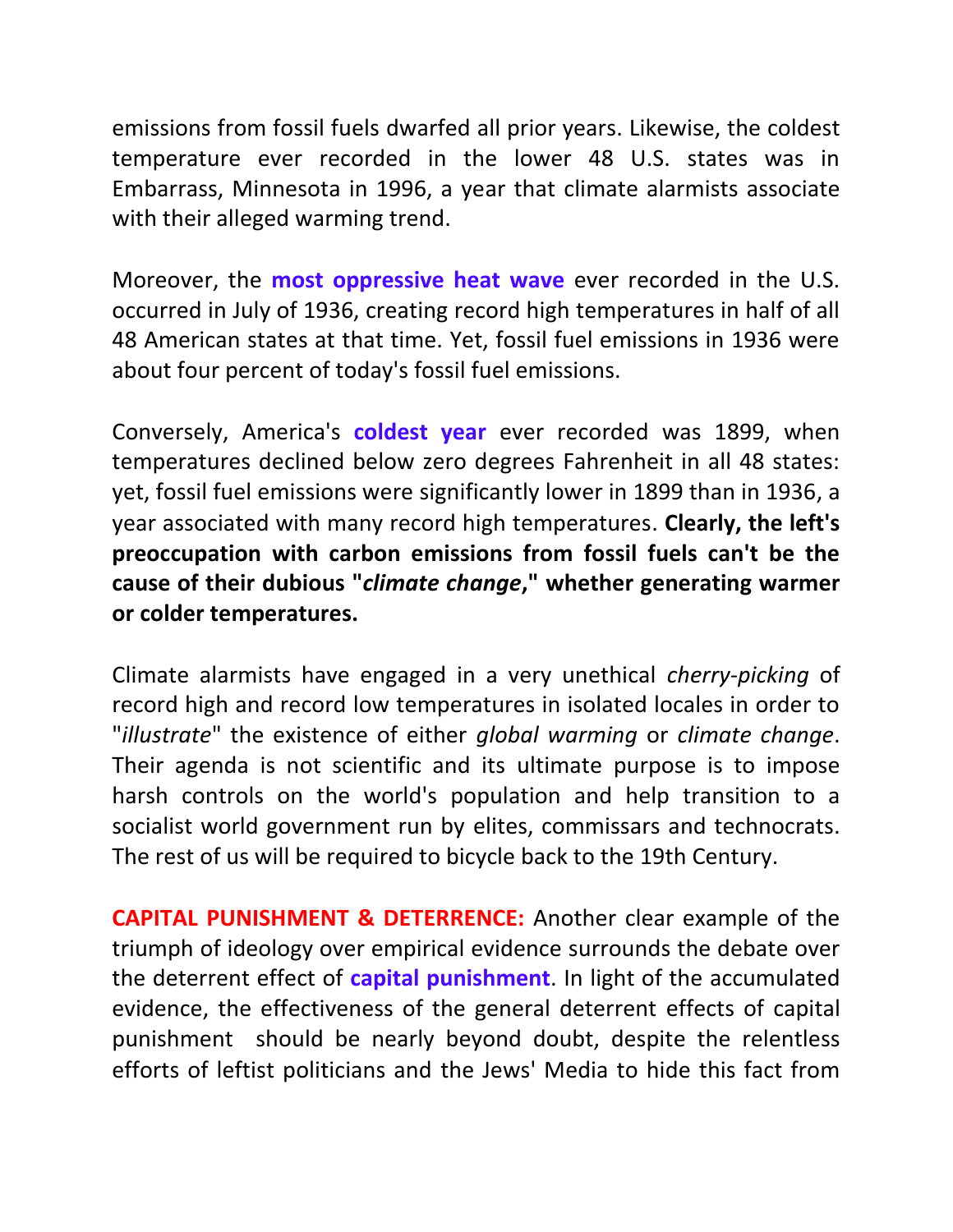the American public. Their motive is clearly censorship and a desire to "*filter*" all news and fact.

In his review of the most recent studies on the deterrent effect of capital punishment before the *Senate Judiciary Committee* on February 1, 2006, former Reagan *Chief Economic Advisor* Paul Rubin summarized the literature on the deterrent effect of capital punishment in this manner: *"The literature is easy to summarize: Almost all modern studies and all the refereed studies find a significant deterrent effect of capital punishment...To an economist, this is not surprising: We expect criminals and potential criminals to respond to sanctions, and execution is the most severe sanction available."* 

For example, Dezhbakhsh and Shepherd found that each U.S. execution for the crime of murder saved the lives of 18 innocent victims, by virtue of its general deterrent effect. (**ECONOMIC INQUIRY**, 2006)

Paul Zimmerman, a former Reagan Administration Economist discovered slightly different results, finding that each execution in the United States spared the lives of 14 innocent victims as a result of capital punishment's deterrent effect. (**AMERICAN JOURNAL OF ECONOMICS AND SOCIOLOGY**, 2006.)

**RACE & IQ:** Similarly, there is NO phenomenon in the social sciences more thoroughly documented than the relationship between **race and IQ**, where an average 15 point IQ disparity favors whites over blacks. There have been over 650 empirical studies proving this difference. (See Herrnstein & Murray. *The Bell Curve.*)

**Despite truly mountainous evidence of lower black IQs, the Corrupt Leftist Media aggressively "***spike***" this fact to ensure that it never comes to the attention of the American public. Not only is such evidence carefully censored, but anyone who dares to utter such a**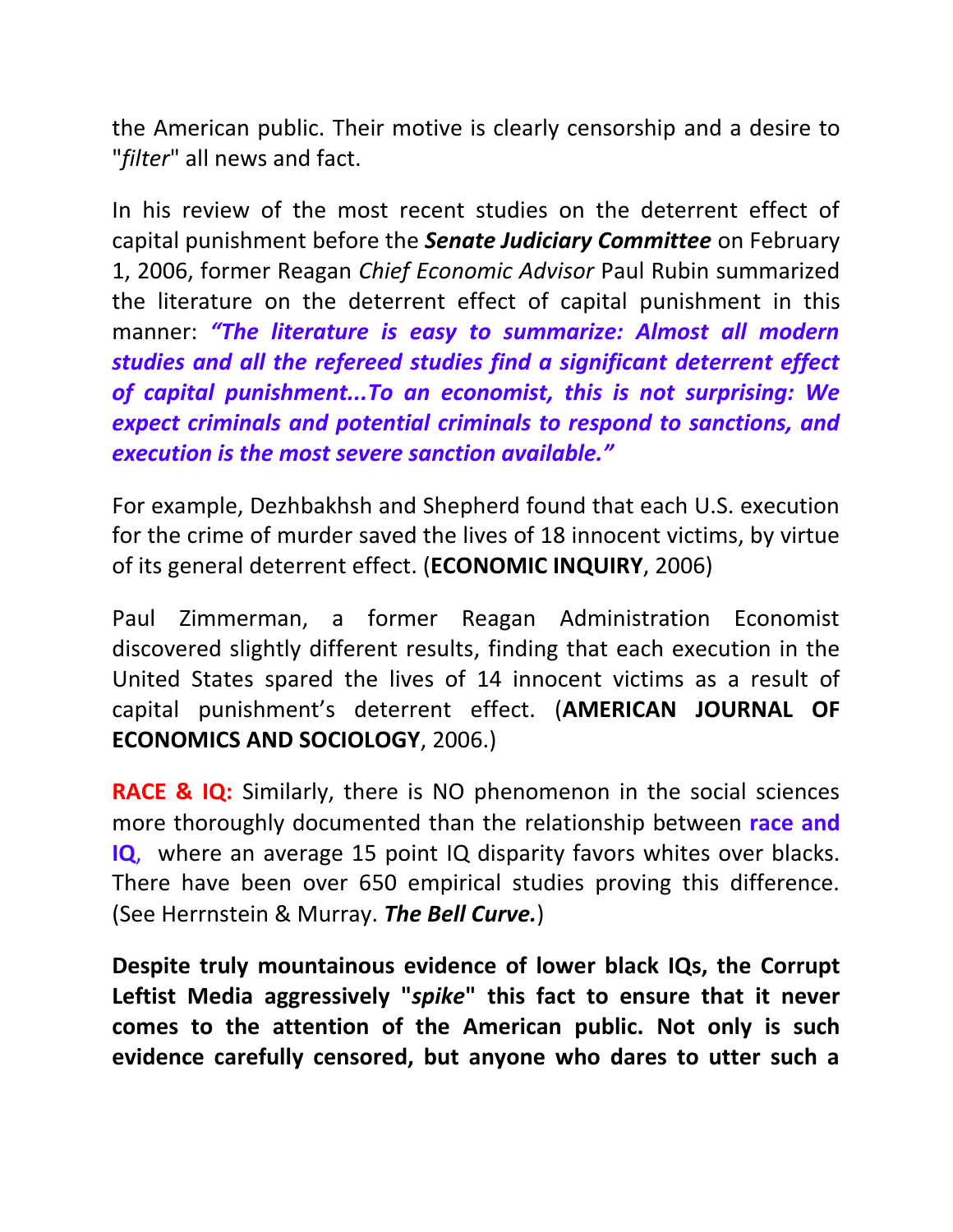**truth quickly becomes a pariah and the target of a media "***feeding frenzy***" by Cultural Marxists and their minions.**

**The suppression of this critical fact has paved the way for the Pharisees of the Jews' Media, race-hustlers, the "Democrat" Party, and charlatans in the field of education to automatically attribute ANY racial disparity in academic achievement to "***systemic race discrimination***." They assume a false equality of outcome in advance, and then censor all evidence disproving their assumptions.** 

Their failure to honestly and accurately address the true cause of racial disparities in academic achievement has paved the way for an endless litany of destructive and expensive policies imposed upon public education. These include not only "*dumbed-down*" curricula, but also federal court-ordered *desegregation*, the charade known as *Common Core*, the *No Child Left Behind* law, *Critical Race Theory*, and a variety of other fraudulent and destructive educational policies which have failed miserably or even managed to aggravate the problem.

Their ideology compels them to assume that the chronic failure of blacks to attain levels of academic achievement commensurate with whites must demonstrate *de facto* evidence of systemic race discrimination by whites. As usual, not only are whites wrongly defamed, but they must also bear the social and economic costs of remedying a situation for which they bear no responsibility, and which is probably irremediable.

**CONCEALED CARRY LAWS**: Likewise, the public is mostly unaware of the ground-breaking research of Economist John Lott and Legal Researcher David Mustard, who studied the incidence of violent crimes in all 3,054 U.S. counties for 28 years. It was the most comprehensive study in the history of criminal justice, and conclusively demonstrated that **"***Concealed-Carry Laws are the most cost-effective means of reducing violent crime ever studied by economists...."*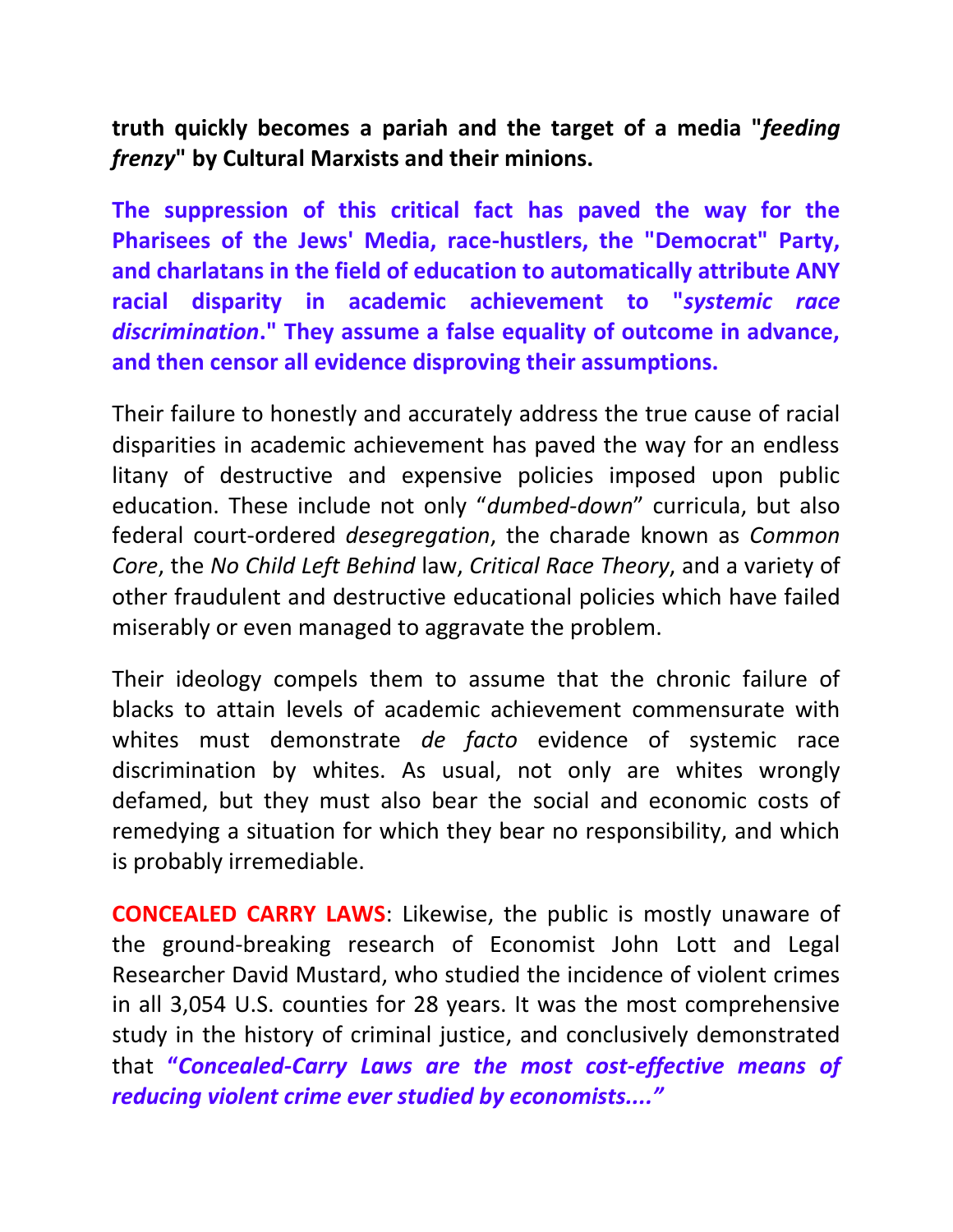*Concealed Carry Laws* (CCL) have been so effective at reducing violent crime rates that 44 U.S. states have now adopted some form of "*Shall Issue*" statute, in which every County Sheriff is required by law to issue a CCL to every eligible applicant. (This usually requires U.S. Citizenship, no felony record, at least 21 years of age, and no Domestic Violence Misdemeanors.)

One consequence of the proliferation of CCLs was a dramatic and 40 year across-the-board decline in violent crime rates (i.e.,) rape, robbery, murder and aggravated assault. For approximately 40 straight years, the aggregate violent crime rate in the U.S. consistently declined.

Only since the *ChinaVirus* pandemic has violent crime accelerated, owing to insane and misguided criminal justice "*reforms*" by corrupt and incompetent, black and Marxist officials in **BLUE** counties, most of whom were heavily funded by fellow communist-Jew, George Soros. Those **BLUE** areas prove Lott and Mustard's conclusions, since they are invariably, counties with the most restrictive gun controls.

This phenomenon has created a dilemma for Marxist gun-banners - especially those in the Jews' Media -- who desperately labor to repeal or subvert the Second Amendment. They all predicted "*wild-west shootouts*" with each state's enactment of a CCL statute, but the proliferation of CCLs has actually produced this dramatic *DECLINE* in violent crime rates until recently.

## **The general public remains unaware of the evidence because the Jews' Media "spike" and obscure such evidence: if anything, the left has "doubled-down" on their efforts to repeal the 2nd Amendment.**

The decline in violent crime rates resulting from the proliferation of CCLs is one particular public policy where inconvenient facts must truly try the souls of Marxist gun-banners, since the evidence supporting